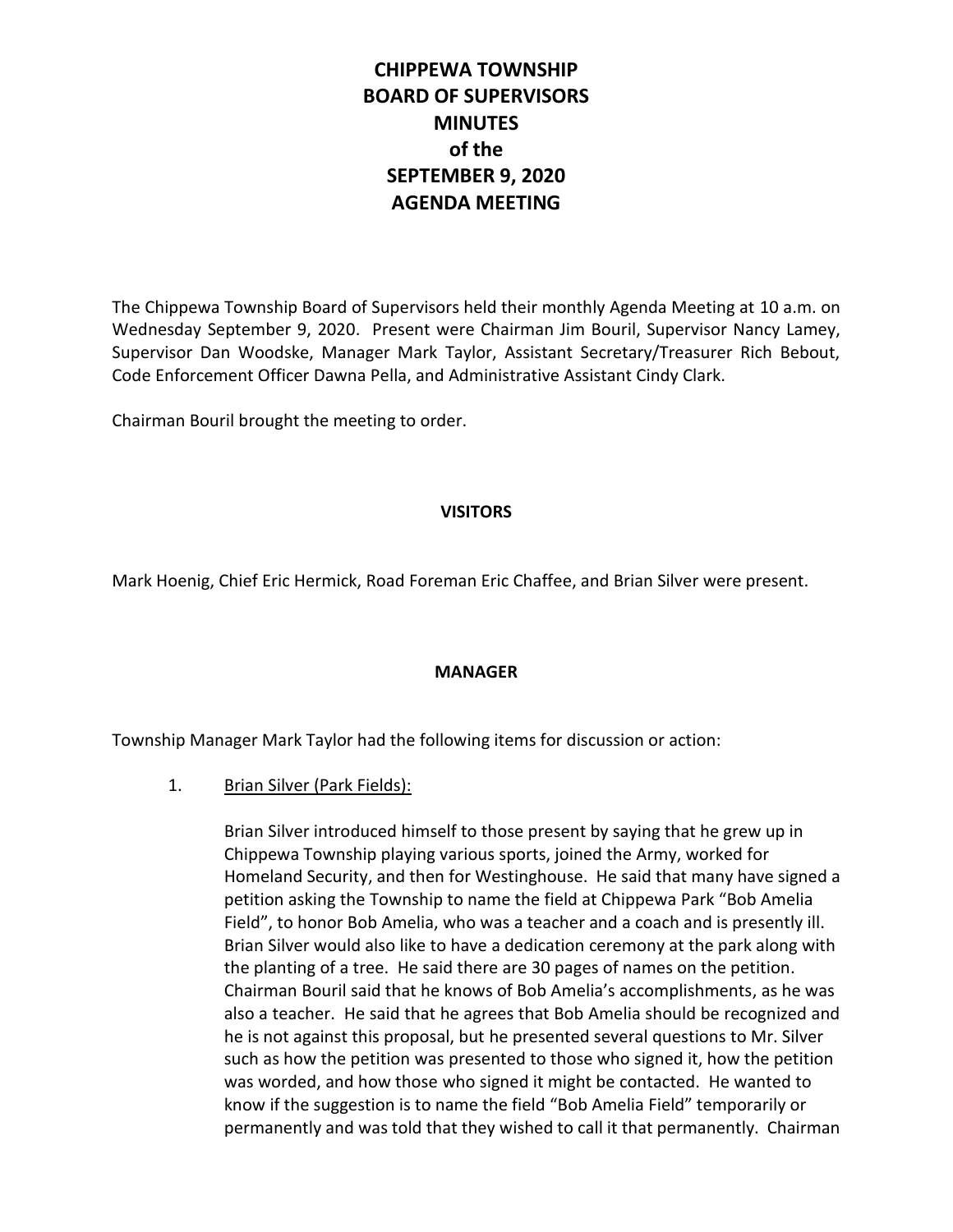Bouril said that he would like as much information as possible before he votes on this. Manager Taylor asked if this had been discussed with the Legion and he was told it was not. Supervisor Woodske said it may be beneficial to get the school involved since Bob Amelia coached and taught at the schools. Manager Taylor asked Mr. Silver to send the information requested to him via e-mail, including a list of all the things Bob Amelia has done for the community. Chairman Bouril said that the Supervisors can think about this proposal between now and October and make a decision at an October Supervisors' meeting. Chairman Bouril added that if the Supervisors make the decision not to name the field after Bob Amelia, he would like him to be recognized in some other way. The Chairman reiterated that he wants Brian Silver to forward the requested items so that he can look over them before making a decision about the naming of the field. Brian Silver was thanked for attending the meeting.

## 2. Cares Grant Application:

This grant for COVID recovery funds was put together by Manager Taylor, Rich Bebout, and Beth Popik, sent in on time, and it is under review. Manager Taylor said that not all communities submitted applications for this.

## 3. Planning Commission Terms:

The four-year terms of Mike Arbogast and Tom Marsilio on the Planning Commission expired. Manager Taylor spoke to them last night and said they are both willing to be reappointed. These reappointments will be handled at next week's Regular Meeting of the Board of Supervisors.

# 4. Sue Sahli Trust:

Manager Taylor had distributed copies of the information concerning the Sue Sahli Trust with today's agenda. The Township was originally to receive \$50,000 from the estate, but we may only receive a percentage of this amount after the estate is settled. He said that even after donating the Sahli property to the Township, she also included this amount of \$50,000 for Township recreation and he said that this was very kind of her to think of us. He said the Township will fill out the paperwork and turn it in and will wait to see what happens.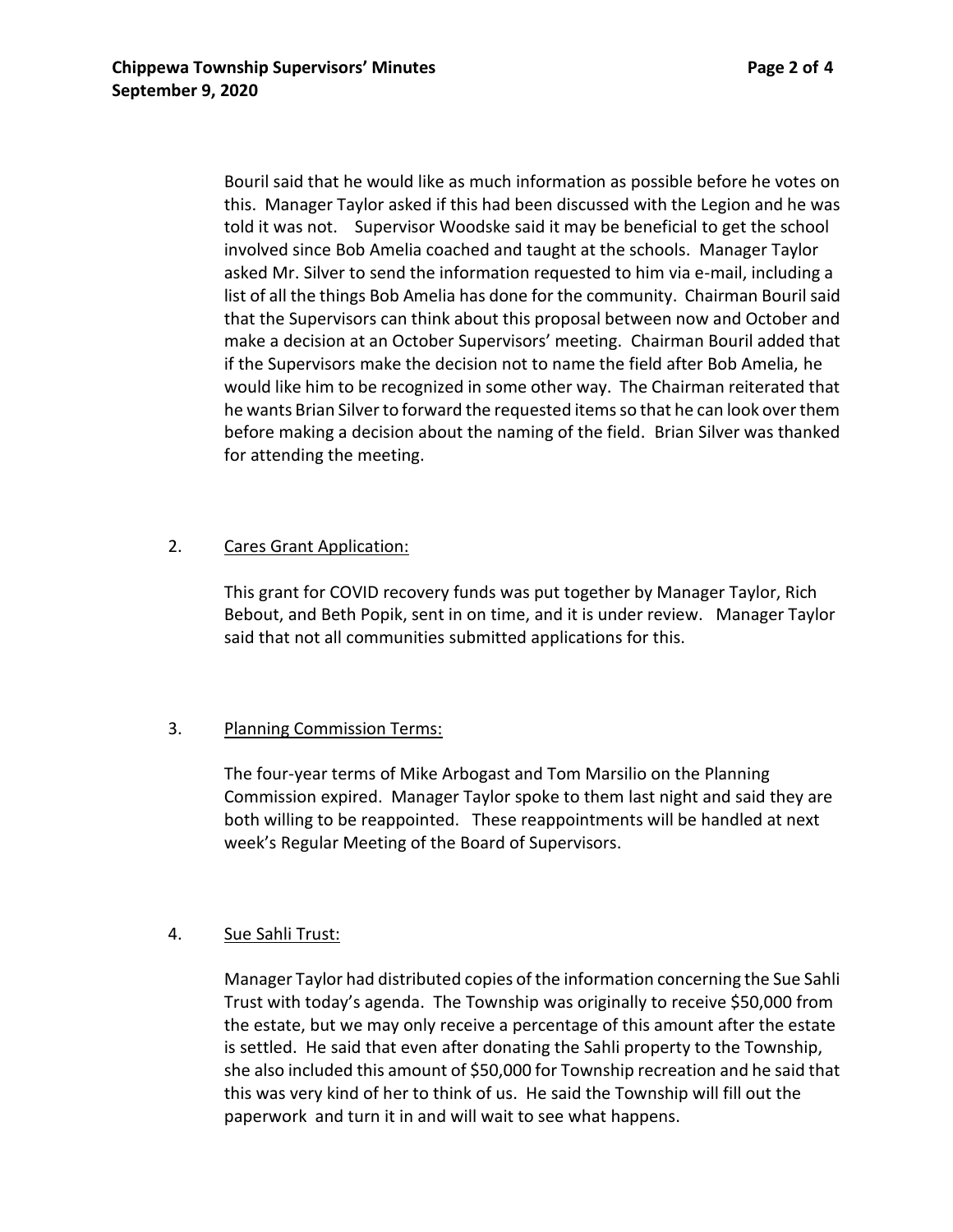#### 5. Taco Bell:

The Manager said that Taco Bell received approval from the Planning Commission last night. They have an underground retention pond. He said this had been held up but is now good to go.

## 6. Chippewa Heights:

Manager Taylor had placed copies of Chippewa Heights plans on the Supervisors' desks. Townhouses have been changed to duplexes. The Planning Commission has approved this plan.

## 7. Budget:

Manager Taylor said that he, Rich Bebout, and Beth Popik have been working on the budget for a while and hope to have it finalized in November. There are copies for the Supervisors to look over.

## 8. Department Reports:

## A. Police:

Chief Hermick said that a monthly police report has been submitted. He said that drones and canines have been used recently.

## B. Street:

Road Foreman Eric Chaffee said that a street report has been submitted. He said that he has received several called asking when the chipping cut-off date will be in 2020. Rich Bebout said that he will find out when the last day will be and he will forward that information to the Road Department.